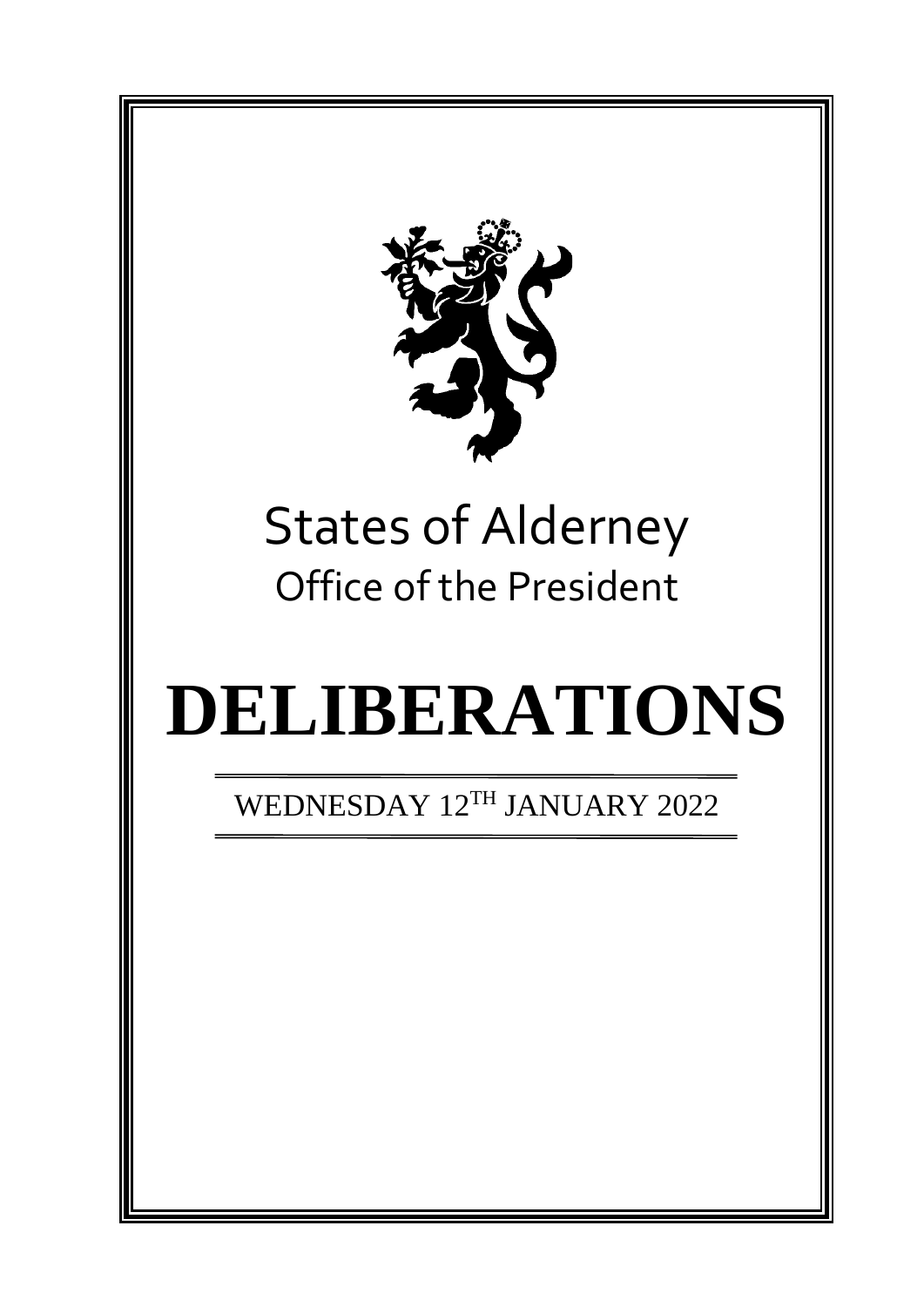# **STATES OF ALDERNEY**

## **DELIBERATIONS**

# **FOR THE REMOTE STATES MEETING**

## **ON WEDNESDAY 12 TH JANUARY 2022 AT 1430HRS**

Present: Mr William Tate, President Mr Bill Abel Ms Annie Burgess Mr Ian Carter Mr Kevin Gentle Mr Christian Harris Mr Rhys Jenkins Mr Boyd Kelly Mr Graham McKinley OBE Mr Steve Roberts Mr Alex Snowdon

The Acting Lieutenant-Governor of the Bailiwick of Guernsey, Mr Richard McMahon, was in attendance.

The President, Mr William Tate, welcomed the Bailiff, Mr Richard McMahon to the meeting, attending in his role as Acting Lieutenant-Governor.

The President then advised that as the meeting was a remote meeting, he would give the statutory basis upon which this could occur. He explained that the Government of Alderney Law, 2004 was amended in 2020 with regard to the emergency procedure for holding remote meetings, and Section 55A.(1) provides that "This part shall only apply in the circumstances set out in subsection (2) and despite any other provisions of or under this Law.", and subsection (2) provides that "The circumstances are that the President has made a determination, upon representations from the Civil Contingencies Authority, in the light of circumstances prevailing in Alderney in relation to Severe Acute Respiratory Syndrome Coronavirus 2 or another emergency, that it is appropriate for this Part to apply."

Further to this, the President advised that as per subsection (3) which provides that "Before isusing a determination under subsection (2), the President must seek the advice of Her Majesty's Procureur in relation to the appropriateness and proportionality of such a determination in relation to the emergency in question.", and that he had received advice from HM Procureur that it was both appropriate and proportionate to hold the meeting remotely.

As regards the People's Meeting, The President advised that no People's Meeting had taken place but that members of the public had been invited to write to a Member of the States with comments on the Billet. Mr Steve Roberts, the nominated States Member had confirmed that no comments had been received by him.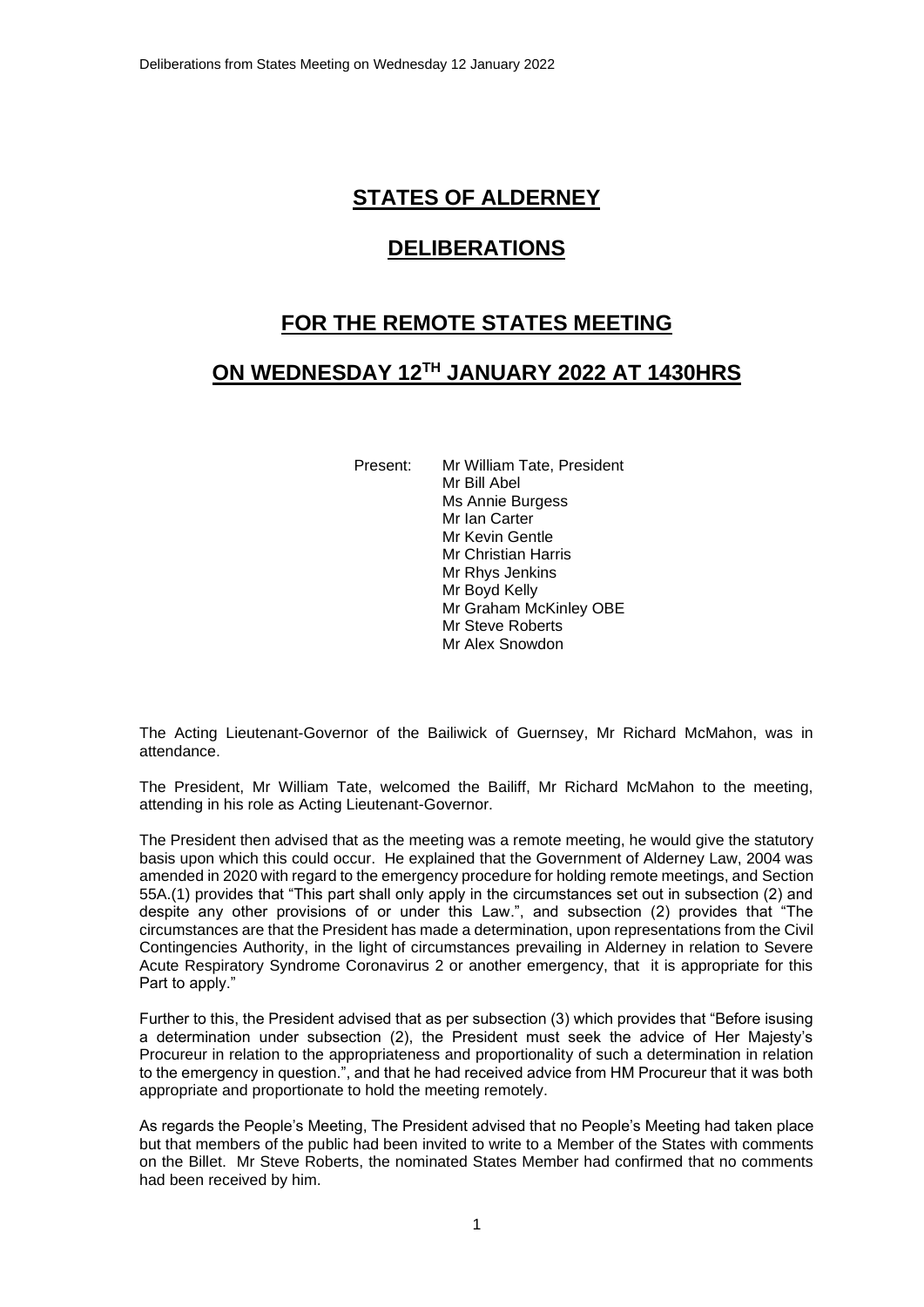#### **Item l Opening of the States of Alderney Annual Meeting**

**The Greffier opened the Annual January Meeting.**

#### **Item II Election Procedure**

#### **The States of Alderney resolved to approve that the following elections should be by verbal vote.**

Proposed by Mr Abel and seconded by Mr Carter Approved unanimously

#### **Item III Election of Vice President**

#### **Mr Graham McKinley was elected Vice President for 2022.**

Proposed by Mr Roberts and seconded by Mr Gentle Approved unanimously

#### **Item IV Appointment of Auditors**

#### **The States of Alderney resolved to appoint Grant Thornton Limited (Channel Islands) to be the States' Auditors for 2022.**

Proposed by Mr Snowdon and seconded by Ms Burgess Approved unanimously

#### **Item V Appointment of Committee Chairmen**

Approved unanimously

#### **The States resolved to appoint the Chairmen of the following Committees:-**

**Mr Bill Abel as Chairman of the Policy and Finance Committee** Proposed by Mr Kelly and seconded by Mr Snowdon Approved unanimously

**Mr Boyd Kelly as Chairman of the General Services Committee** Proposed by Ms Burgess and seconded by Mr Gentle Approved unanimously

**Mr Kevin Gentle as Chairman of the Building and Development Control Committee.** Proposed by Mr Harris and seconded by Ms Burgess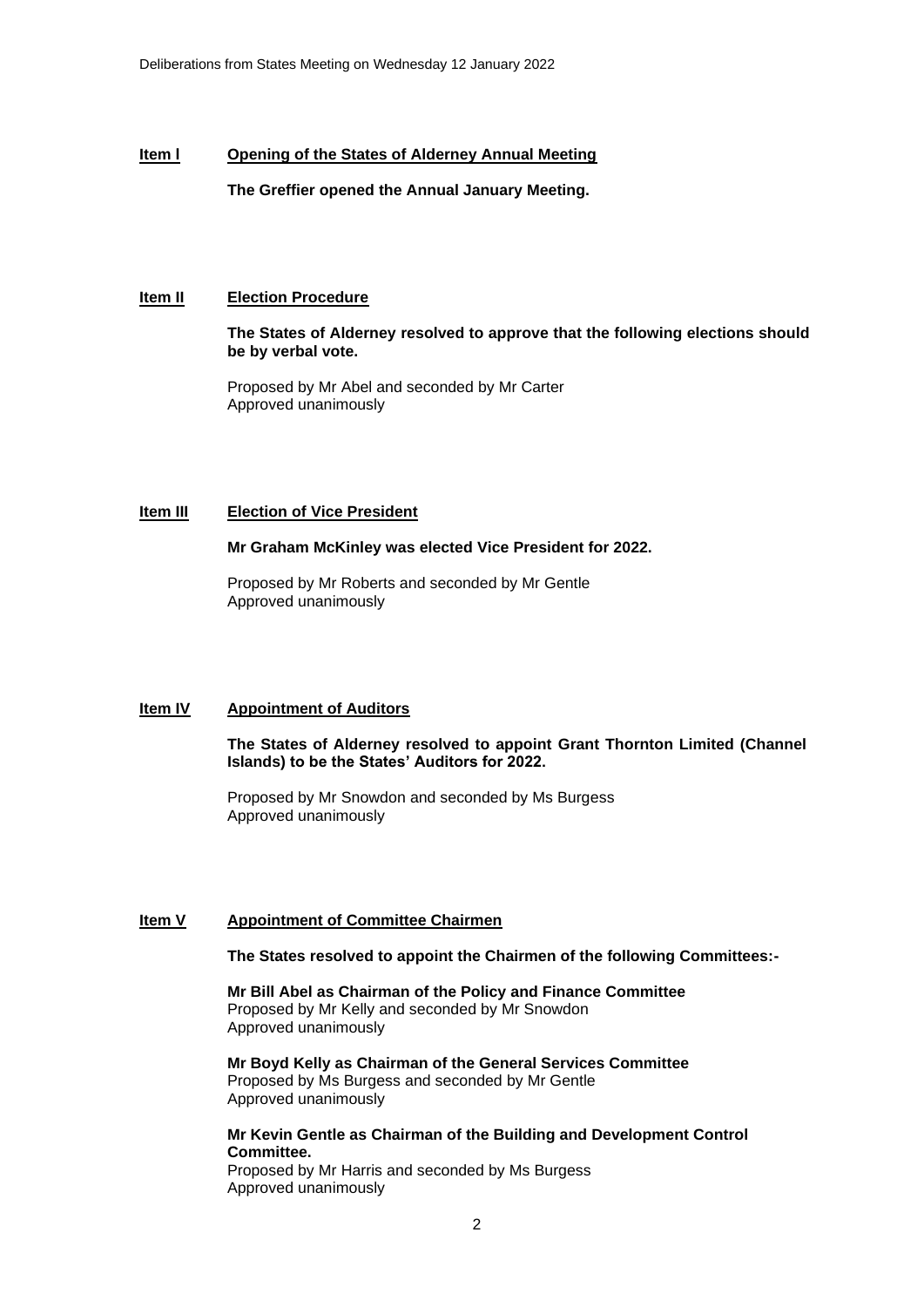#### **Item VI Appointment of Members of the Policy and Finance Committee**

**The States resolved to appoint the following eight Members to sit on the Policy and Finance Committee, in addition to the Chairman** 

**Ms Annie Burgess Mr Ian Carter Mr Kevin Gentle Mr Christian Harris Mr Boyd Kelly Mr Graham McKinley Mr Steve Roberts Mr Alex Snowdon**

Proposed by Mr Abel and seconded by Mr Jenkins Approved unanimously

#### **Item VII Appointment of Committee Members of other Committees**

**The States resolved to appoint the members of the following Committees, in addition to the Chairmen:-**

**1. Four members to the General Services Committee:-**

**Ms Annie Burgess Mr Rhys Jenkins Mr Graham McKinley Mr Steve Roberts**

Proposed by Mr Kelly and seconded by Mr Abel Approved unanimously

#### **2. Four members to the Building and Development Control Committee**

**Ms Annie Burgess Mr Ian Carter Mr Christian Harris Mr Alex Snowdon** 

Proposed by Mr Gentle and seconded by Mr Abel Approved unanimously

#### **Item VIII Election of Alderney Representatives to sit in the Guernsey States of Deliberation**

**Following the procedure as laid out in the Resolution of The States of Alderney dated 18th October 2006, and the Plebiscite election of 12th December 2020, the States of Alderney resolved:-**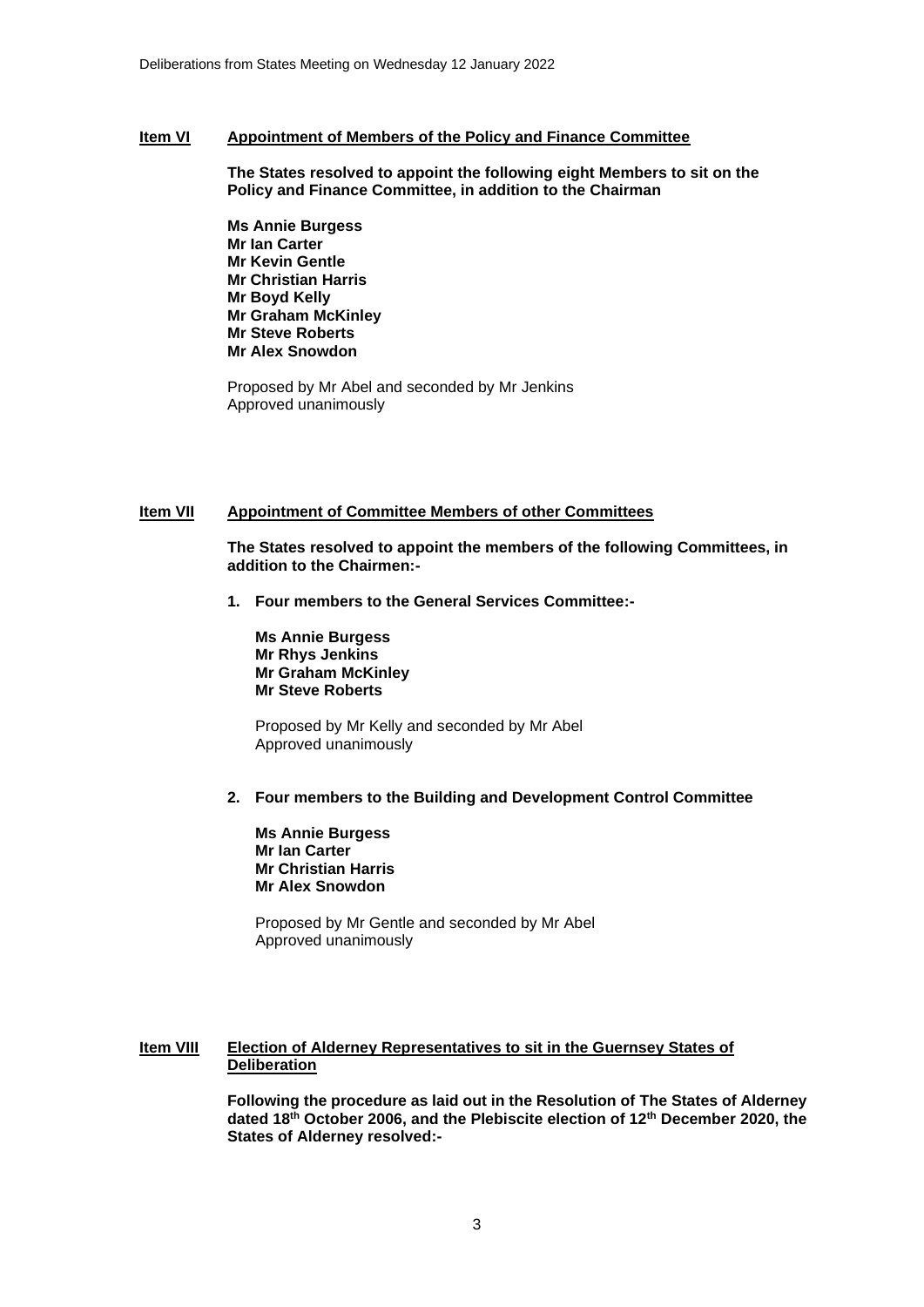**(a) To elect the following two members to sit in the Guernsey States of Deliberation for 2021:-**

**Mr Steve Roberts Mr Alex Snowdon**

Proposed by Mr Carter and seconded by Mr Abel Approved unanimously

**and**

**(b) To elect the following two members to sit in the Guernsey States of Deliberation as Alternative Representatives for 2021:-**

**Mr Kevin Gentle Ms Annie Burgess**

Proposed by Mr Carter and seconded by Mr Abel Approved unanimously

#### **Item IX Other Appointments: Commonwealth Parliamentary Association**

**The States resolved to elect the following three members to sit on the Management Committee in the affairs of the Alderney Branch of the Commonwealth Parliamentary Association (the President being Ex-officio Chairman):-**

**Ms Annie Burgess Mr Ian Carter Mr Graham McKinley**

Proposed by Mr Gentle and seconded by Mr Harris Approved unanimously

#### **Item X Other Appointments:- St Anne's School Management Committee**

**The States resolved to appoint Mr Rhys Jenkins as a Representative on the Management Committee of St Anne's School until the next Annual January Meeting of the States of Alderney.**

Proposed by Mr Snowdon and seconded by Mr Harris Approved unanimously

#### **Item XI Emergency Powers (Coronavirus) (General Provision) (Bailiwick of Guernsey) (No.13) (Amendment) (No.2) Regulations, 2021**

**The States of Alderney resolved not to annul "The Emergency Powers (Coronavirus) (General Provision) (Bailiwick of Guernsey) (No.13) (Amendment) (No.2) Regulations, 2021"**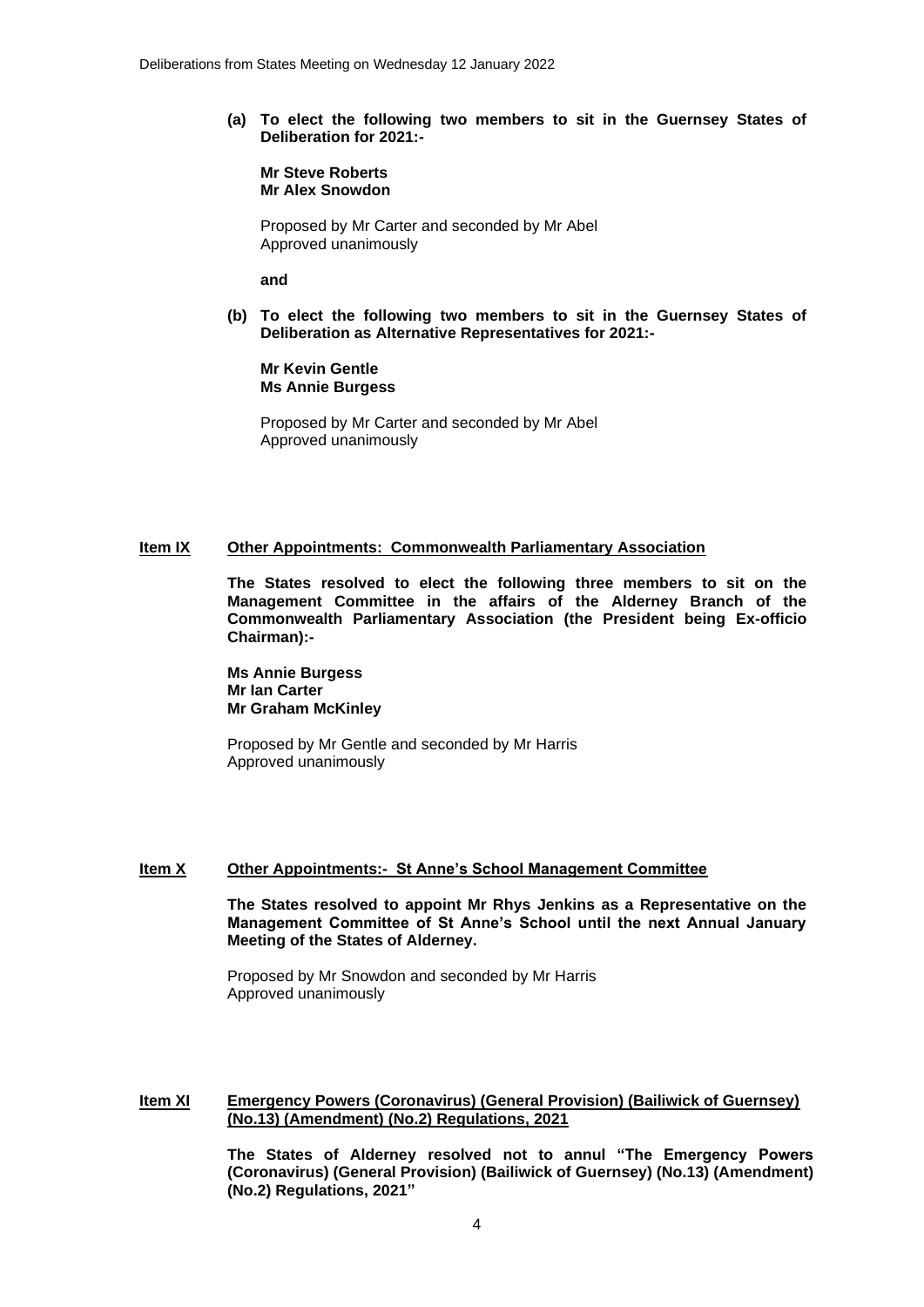Proposed by Mr Bill Abel Seconded by Mr Alex Snowdon Approved unanimously

#### **Item XII Separation, Maintenance and Affiliation proceedings (Alderney) Law, 1964 Amendments**

**The States of Alderney decided, after consideration of the Policy letter entitled "Separation, Maintenance and Affiliation Proceedings (Alderney) Law, 1964, Amendments" dated 6 th December 2021\* , that they are of the opinion to:-**

**i. Direct the preparation of such legislation to give effect to the required amendments to the Separation, Maintenance and Affiliation Proceedings (Alderney) Law, 1964, to align with the matrimonial causes reforms;** 

#### **and**

**ii. Note that the amendments to the Separation, Maintenance and Affiliation Proceedings (Alderney) Law, 1964 will be set out in a supplementary Policy Letter to the Matrimonial Causes Projet.**

*\*Mr Abel advised that the original date of 17th December was incorrect and that this was a typographical error. The President agreed that this could be amended.*

Proposed by Mr Bill Abel Seconded by Mr Kevin Gentle Approved unanimously

#### **Item XIII Questions and Reports**

#### **A report entitled 'Strategic Island Plan' was received from Mr Ian Carter and is attached to these Deliberations. The following context accompanies the Report:-**

#### **Island Plan report context**

Building on the work of a range of meetings and a survey of the community, which elicited a large number of responses for consideration, an outline strategic plan for the island's development has been formulated to help bring focus and some degree of prioritisation to the work of the States and Civil Service. The plan focusses on six themes and for each theme a series of goals for which detailed action plans with associated business cases where appropriate will now be devised, suitably debated and taken forward by the committees of the States with aligned civil service support in a timely and prioritised manner, reflecting the resources that are available to us.

Key to this plan is the development of the key drivers for encouraging business development and income generation in Alderney and our continued good relationship with Guernsey so that we can make an effective contribution to the Bailiwick. Equally important is the continued positive engagement with the community to ensure that we continue to reflect those issues that are priorities and will have greatest impact on the quality of life for islanders.